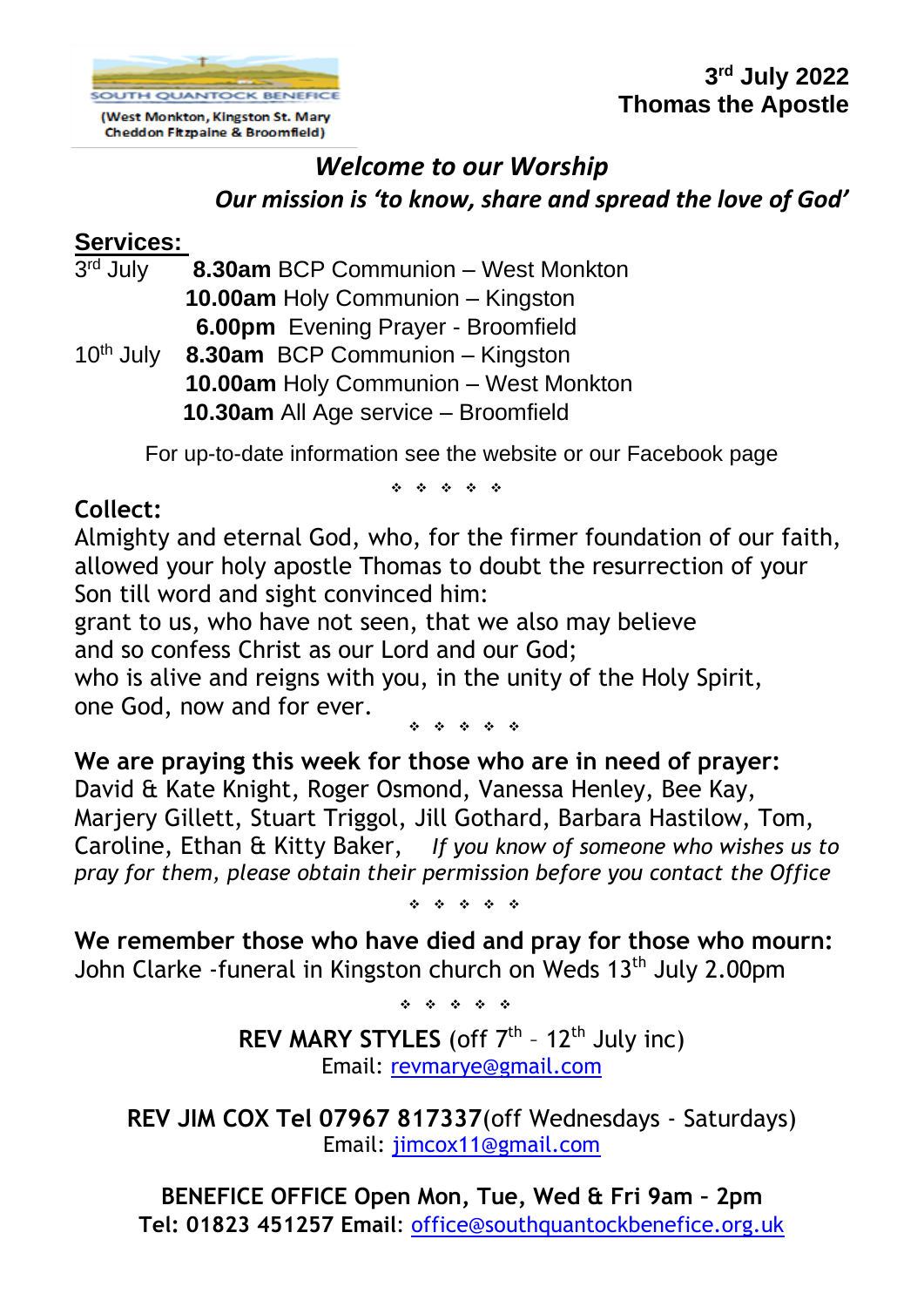#### Ephesians 2: 19-22

**<sup>19</sup>** So then you are no longer strangers and aliens, but you are citizens with the saints and also members of the household of God, **<sup>20</sup>** built upon the foundation of the apostles and prophets, with Christ Jesus himself as the cornerstone. **<sup>21</sup>** In him the whole structure is joined together and grows into a holy temple in the Lord; **<sup>22</sup>** in whom you also are built together spiritually into a dwelling-place for God.

#### John 20: 24-29

**<sup>24</sup>** But Thomas (who was called the Twin), one of the twelve, was not with them when Jesus came. **<sup>25</sup>** So the other disciples told him, 'We have seen the Lord.' But he said to them, 'Unless I see the mark of the nails in his hands, and put my finger in the mark of the nails and my hand in his side, I will not believe.'

**<sup>26</sup>** A week later his disciples were again in the house, and Thomas was with them. Although the doors were shut, Jesus came and stood among them and said, 'Peace be with you.' **<sup>27</sup>** Then he said to Thomas, 'Put your finger here and see my hands. Reach out your hand and put it in my side. Do not doubt but believe.' **<sup>28</sup>** Thomas answered him, 'My Lord and my God!' **<sup>29</sup>** Jesus said to him, 'Have you believed because you have seen me? Blessed are those who have not seen and yet have come to believe.'

**COVID Guidance -: In line with government policy masks are optional but we continue to keep excellent hand hygiene.**

**Readings for 10th July –** 4 th Sunday after Trinity Colossians 1: 1-14 Luke 10: 25-37 ❖ ❖ ❖ ❖ ❖ ❖

**Morning Prayer Tuesdays 8.30am** on Zoom**.** Contact the office or Rev Mary for the Zoom link. All are welcome.

❖ ❖ ❖ ❖ ❖ ❖

**Weds Home Group 6 th July 7.30pm** at the Vicarage –Anyone welcome to come along. Following "dwelling in the word" a simple way to understand the Bible.

❖ ❖ ❖ ❖ ❖ ❖

**Weds 13th July 11.30am** Prayer group meeting in Cheddon Church. All are welcome**.**

❖ ❖ ❖ ❖ ❖ ❖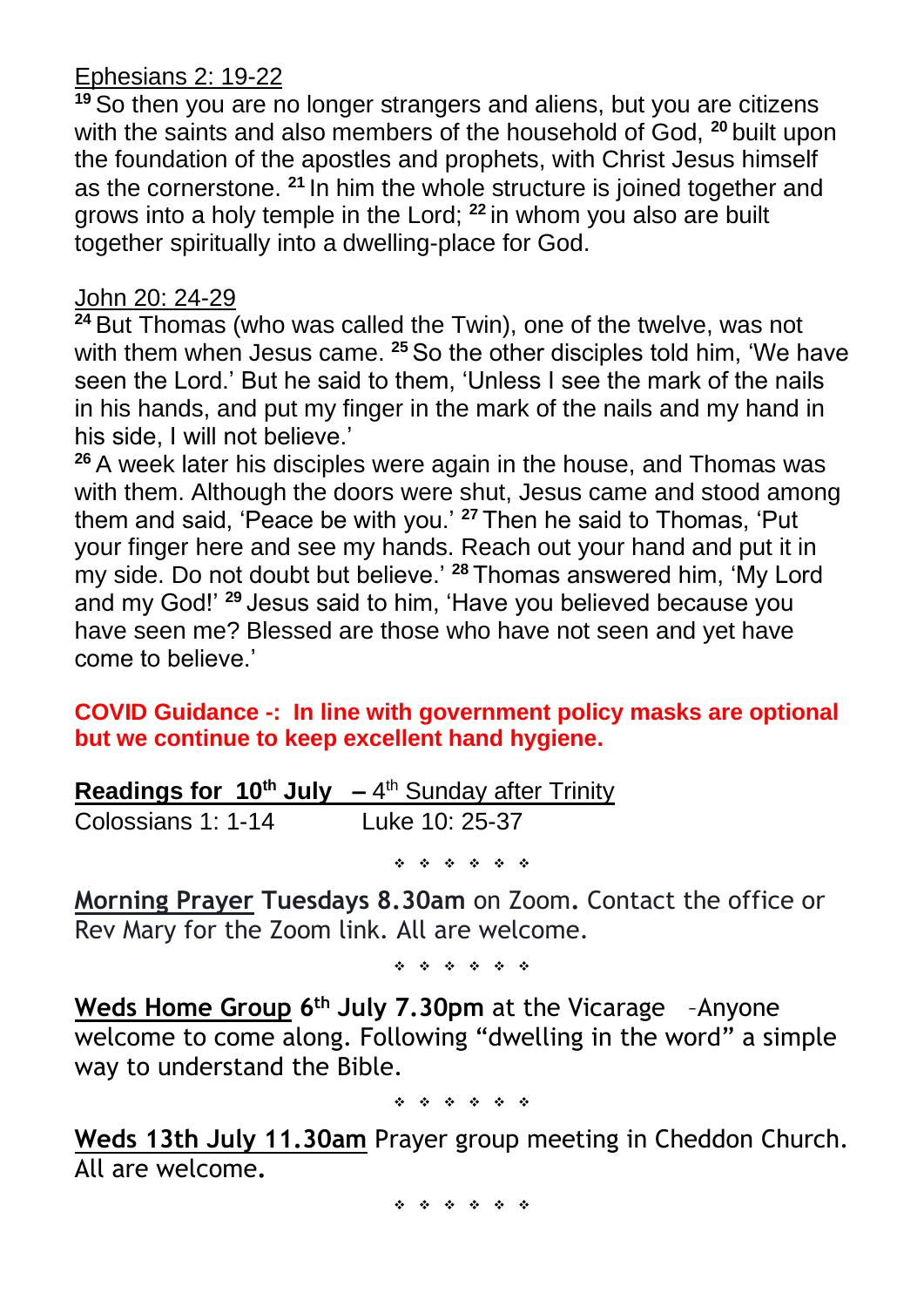### **Coffee Morning - Thursdays 10am – 11.30am** in West Monkton Village hall – everyone welcome

❖ ❖ ❖ ❖ ❖ ❖

#### **"WANTED" more hosts for Ukrainian refugees** ...

have you got a spare room or more that you might consider hosting one or more refugees in? We are desperately short of hosts, many Ukrainians still trying to find somewhere to stay in the area (some are relatives of those already here). There's lots of help available with the process of sponsoring and people to chat to before you start to see if it is for you. Contact Rev Mary for more info.

❖ ❖ ❖ ❖ ❖ ❖

**Monthly Open House Invitation from Paul Elliston:- Bathpool Pioneer - Monday 4 th July 11.15am – 1.00pm**. 16 Bishops Close, Bathpool TA2 8DS Tel: 07765388655 do pop in for a coffee and catch up with Paul

❖ ❖ ❖ ❖ ❖ ❖

### **CUPPA and CHAT with Rosie Tuesdays 2pm – 4pm**

Join Rosie 2pm at a churchyard near you for a cuppa and chat. Bring your own drink or to share Rosie's. She looks forward to seeing you. July 12<sup>th</sup>: Cheddon July 19<sup>th</sup> Kingston July 26<sup>th</sup> West Monkton



❖ ❖ ❖ ❖ ❖ ❖

**All are welcome to our Benefice Picnic On Sunday 17th July 3pm- 5pm** - FREE EVENT **in Cheddon church grounds** with outdoor games & nature themed activities. Bring your own picnic & blankets – drinks provided. *Helpers wanted – contact the office on 451257*

❖ ❖ ❖ ❖ ❖ ❖

**FOOD DONATIONS**: if you would like to donate, please bring your Non-perishable goods for Foodbank either to the services or drop into the box outside Rev Mary's, Kingston